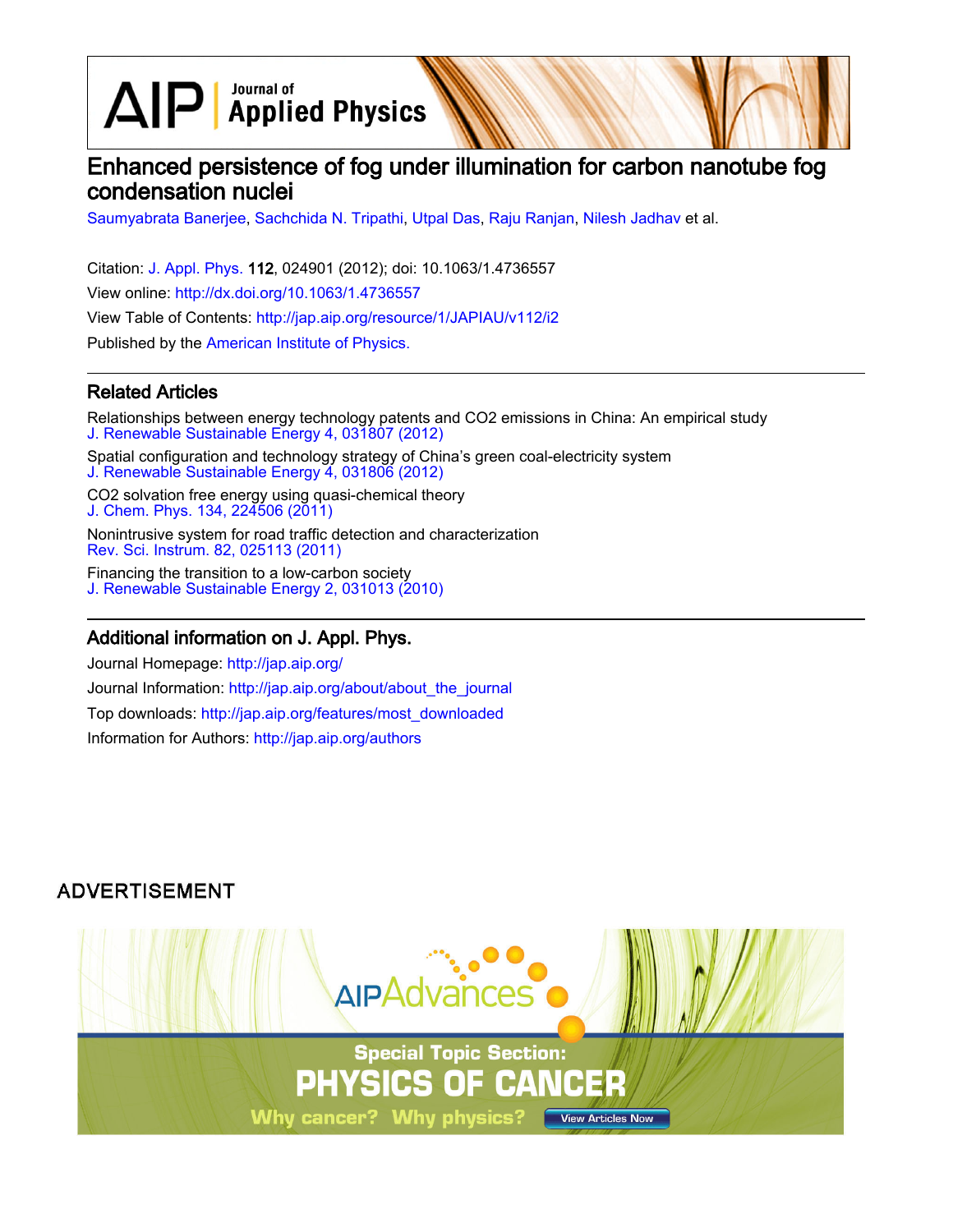## [Enhanced persistence of fog under illumination for carbon nanotube](http://dx.doi.org/10.1063/1.4736557) [fog condensation nuclei](http://dx.doi.org/10.1063/1.4736557)

Saumyabrata Banerjee,<sup>1,a)</sup> Sachchida N. Tripathi,<sup>2</sup> Utpal Das,<sup>1,3</sup> Raju Ranjan,<sup>1</sup> Nilesh Jadhav,<sup>1,b)</sup> Vivek P. Singh,<sup>2</sup> Chinmay Jariwala,<sup>2</sup> Sumit Sonkar,<sup>4</sup> and Sabyasachi Sarkar<sup>4</sup>

<sup>1</sup>Department of Electrical Engineering, Indian Institute of Technology Kanpur, Kanpur 208016, UP, India 2 Department of Civil Engineering & Environmental Engineering and Management Program, Indian Institute of Technology Kanpur, Kanpur 208016, UP, India <sup>3</sup>Laser Technology Program, Indian Institute of Technology Kanpur, Kanpur 208016, UP, India 4 Department of Chemistry, Indian Institute of Technology Kanpur, Kanpur 208016, UP, India

(Received 1 March 2012; accepted 7 June 2012; published online 16 July 2012)

Black carbon (BC) emissions have increased over South Asia and more persistent winter fogs are common during last decade. However, a physical mechanism connecting these two is still unknown. A significant fraction of BC is known to be in the form of carbon-nanotube (CNT). We have investigated the effects of two different sets of fog condensation nuclei, viz., inorganic salts (sodium chloride and ammonium sulphate) and BC (graphite and CNT) on the dissipation of chamber generated fog under dark and halogen lamp illuminated conditions at a controlled temperature, relative humidity, and fog condensation nuclei distribution. We found that, for inorganic salts, fog dissipates at a faster rate under illumination than in dark conditions showing similar trends for both sodium chloride and ammonium chloride. On the contrary, fog is found to be more persistent, for illuminated conditions, in the case of BC. Moreover, fog persistence is found to be more than twice for CNT compared to graphite in illuminated conditions. CNT is known to be an extremely effective absorber of light which leads to microscopic heating and subsequent evaporation which inhibits droplet growth. Small droplets have large residence time leading to longer fog persistence. This hitherto unknown mechanism may be responsible for persistent fog in India during last decade. V<sup>C</sup> 2012 American Institute of Physics. [[http://dx.doi.org/10.1063/1.4736557\]](http://dx.doi.org/10.1063/1.4736557)

### INTRODUCTION

Black carbon (BC), a mixture of graphite-like particles and light absorbing organic matter, is presently growing in importance as a major contributor to modern global warming.<sup>[1–6](#page-4-0)</sup> BC emissions have risen linearly since  $1950$ (Ref. [7](#page-4-0)) primarily due to bio-fuel consumption. BC may even enhance up to 50% of the atmospheric solar heating<sup>[4](#page-4-0)</sup> in the form of what is now known as brown carbon  $(BC_e)^{2,3}$  $(BC_e)^{2,3}$  $(BC_e)^{2,3}$ The coating of BC with organic and inorganic material significantly increases the specific absorption cross-sections as compared to uncoated particles.<sup>[8](#page-4-0)</sup> While 93% of the particulate matter in the outdoor is crystalline and 42% contains carbon,  $\sim$ 10% is carbon nanotube (CNT) aggregates of size mostly  $\langle 1 \mu m$  (Ref. [9](#page-4-0)). The strong absorption properties of these CNT conglomerates in the visible wavelengths $^{10}$  $^{10}$  $^{10}$  could lead to the observed increase in the visible optical depth.<sup>4</sup> On the other hand, not only has the occurrence of fog increased over the last decade in the winter months in northern India, fog is also observed to persist for a longer period of time at each forenoon occurrence in tune with the BC dis-tribution.<sup>[11](#page-4-0)</sup> The motivation of this work is therefore to investigate the influence of the above mentioned CNT fog condensation nuclei (FCN) on the persistence of fog.

#### EXPERIMENTAL SETUP

Experiments were carried out in an in-house fabricated fog chamber, producing different types of fog under an enclosed controlled environment. The fog chamber was made of double walled stainless steel barrel shaped box of dimensions  $2 \times 0.3 \times 0.5$  m<sup>3</sup> with optical windows at both ends as well as in the mid-section sidewalls.<sup>[16](#page-4-0)</sup> Sensors were inserted into the chamber for measuring temperature and humidity. The chamber temperature was controlled to a resolution of  $0.1 \degree C$  by circulating coolant into the double walled inner jacket to maintain a temperature difference  $\Delta T \leq 3 \degree C$ between the ambient temperature and the dew temperature for the formation of fog. Water vapor was introduced into the chamber in a uniform and controlled manner via actuator valves. The fog chamber was connected to the following components: i.e., (1) a portable atomizer aerosol generator (TSI Model 3079) used for producing wet aerosol particles; (2) an in-house fabricated dry aerosol generator, consisting of an preset flow valve for varying the dry aerosol particle concentration and to set the air flow rate;  $^{16}$  $^{16}$  $^{16}$  (3) two 50 liters chilled liquid circulators with recirculation of isopropyl alcohol (IPA) at  $-40$  to  $-50 \pm 0.1$  °C; (4) a humidity and temperature transmitter (HMT, Vaisala model 337); (5) a steam generator of 20 liter capacity; (6) a scanning mobility particle sizer (TSI Model 3936) run with a sheath flow rate of 3.0 lpm and an aerosol flow rate of 0.3 lpm; and (7) a cloud combination probe for the measurement of droplet size consisting

a)Present address: Central Laser Facility, STFC, Rutherford Appleton Laboratory, Chilton, Didcot, United Kingdom. E-mail: saumyabrata.banerjee@ stfc.ac.uk.

b)Present address: Tata Steel Limited, Bistupur, Jamshedpur 831001, India.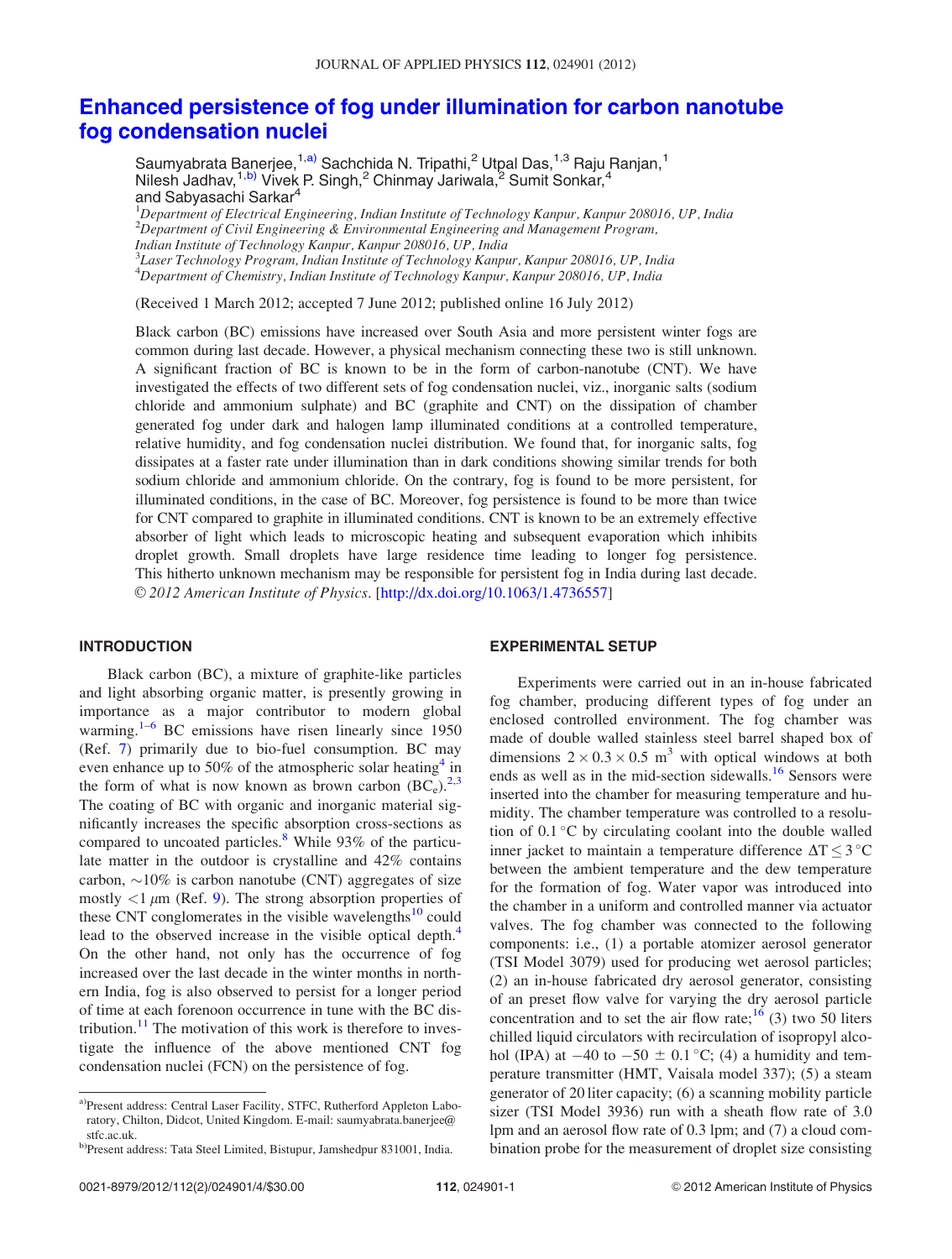of (a) cloud droplet probe (CDP), (b) cloud imaging probe, and (c) liquid water content sensor.<sup>[12](#page-4-0)</sup> In addition, a He-Ne laser at 632.8 nm wavelength was installed for visibility measurement of the laboratory generated fog and the experimental data were collected using a data acquisition system at an interval of 0.01 s by a data-logger. Two 500 W halogen lamps  $(2 \times 500 \,\text{W})$  were also installed near the input and output windows to flood the chamber with photons for the investigation of the temporal behavior of the dissipation of dense fog.

The FCNs used in this work were NaCl,  $(NH_4)_2SO_4$ , uncoated graphite (all research grade reagents of "GR" grade purity from Sarabhai M. Chemicals), and CNT. The CNT FCN was home-grown and purified (99%) single and multiwalled of thickness 10–30 nm and length  $\sim$ 100  $\mu$ m (supple-mentary Figure S1).<sup>[21](#page-4-0)</sup> Initially, the chamber was cooled to the desired temperature by circulating chilled IPA. Subsequently, steam and FCN (different type and concentration), at a predetermined flow rate, were introduced simultaneously into the fog chamber through showers provided at the top of the chamber. The dense fog so generated  $(V < 2m)$  is then allowed to dissipate at constant temperature and atmospheric pressure. The FCN concentration distribution and droplet size distribution were measured separately, under identical conditions, so as not to disturb the fog condition under dissipation measurements. The FCN flow rate quantifies the air flow through the wet or dry aerosol generators. The flow rates for the different FCN were so chosen that the product of the integral of the FCN concentration distribution, the flow rate, and the total time of flow (i.e., the total number of FCN) remain the same for all FCN under consideration.

The generated fog was qualified by its visibility. Fog visibility (V) was measured from the transmission loss, T  $(\lambda = 632.8 \text{ nm})$  of the He-Ne laser, through the fog chamber along with a silicon photodiode detector and data logger. The formulation for V is adopted from the definition of meteorological optical range  $(MOR)^{13}$  $(MOR)^{13}$  $(MOR)^{13}$  as

$$
V = \frac{L \cdot \ln(0.05)}{\ln(T(\lambda))} \text{ [km]},\tag{1}
$$

where L is the round trip length of the fog chamber and

$$
T(\lambda, L) = \frac{P(\lambda, L)}{P(\lambda, 0)} = e^{-\sigma(\lambda)L} \tag{2}
$$

where  $\sigma(\lambda)$  is the fog attenuation coefficient and

$$
\sigma(\lambda) = \alpha(\lambda) + \beta(\lambda),\tag{3}
$$

 $\alpha$  and  $\beta$  being the absorption and scattering coefficient, respectively. Ideally, visibility should be measured at all visible wavelengths. However, as the wavelength dependence of the transmission losses in fog can be calculated by the empirical formula<sup>[14](#page-4-0)</sup> and the scaling in intensity is proportional to the visible curve, i.e., the ratio of area under the response curve of the human eye for clear environment to the fog condition remains the same. It has been shown that that the meteorological definition of visibility is not altered if measured at only one wavelength; $15$  hence, measurement was only performed at  $\lambda = 632.8$  nm.

Fog dissipation was measured under two conditions, namely in a dark environment and under illumination with two 500 W halogen lamps. The detector, under fogless condition, reads 6% more due to chamber illumination, translating to a 40% over estimation of the visibility under illumination. This overestimation is found to go down monotonically to be negligible at  $V \sim 5$  m. Dense fog was generated in the chamber for each FCN, by introducing a mixture of steam and FCN laden air at predetermined flow rates specific for FNC (steam flow rate is same for all FCN). The FCN and steam flow were switched off, when the fog goes through an initial phase of nonequilibrium state of temperature and relative humidity (RH) (both with and without illumination), where any change in V is smaller than the accuracy of measurement. Thereafter, there is a stable state of  $\sim$ 100 s beyond which it again starts dissipating. This was the onset of our measurement of T, RH, and V variation as a function of time.

#### RESULTS AND DISCUSSION

Figs.  $1(a)$  and  $1(b)$  show the variation of visibility under dark and illuminated conditions. Broken lines are for dark conditions and solid lines are for illuminated conditions. As shown in Figure [1\(b\),](#page-3-0) NaCl and  $(NH_4)_2SO_4$  FCN dissipated faster on being illuminated. On the contrary, for uncoated graphite and CNT, the fog was found to be more persistent, Figure  $1(a)$ . It should be noted that for the inorganic salts the variation of the dissipation with illumination would actually be closer to the conditions under dark because of the overestimation of "V" at illuminated conditions, whereas for uncoated graphite and CNT the overestimation results in showing up as a reduced effect. It is therefore evident from the measurement that due to BC fog persists for a longer duration under illumination whereas normally it would have dissipated faster. The persistence due to CNT is almost double that due to uncoated graphite.

This phenomenon cannot originate from any variation in the FCN number as the measured graphite FCN density distribution, shown in Fig. [2](#page-3-0), is somewhat higher than that of CNT. Moreover, the inorganic salts, which show a faster dissipation due to illumination, actually have a slightly higher concentration at lower FCN diameters. Fig. [3](#page-3-0) shows the fog droplet distribution for different FCNs at  $V \sim 2$  m. The distribution is very similar for all FCN typically being trimodal, $16$  as is also shown for the ambient measurements at  $\sim$  50–100 m visibility. The measured ambient droplet density is lower than that of fog-chamber measurements because of higher visibility in the former.<sup>[17](#page-4-0)</sup> Although the concentration is  $\sim$ 1.4 times in graphite than CNT, at the most, this does not explain the larger persistence in CNT generated fog. The difference in temperature also does not account for the larger persistence for CNT FCN with light as small temperature variations of few degrees do not influence the droplet density for  $V \le 50$  m (supplementary Figure S2).<sup>21</sup>

The relation of aerosol contribution to the frequency of occurrence of fog has been established over Europe.<sup>[18](#page-4-0)</sup> The BC particular content is usually high in India arising out of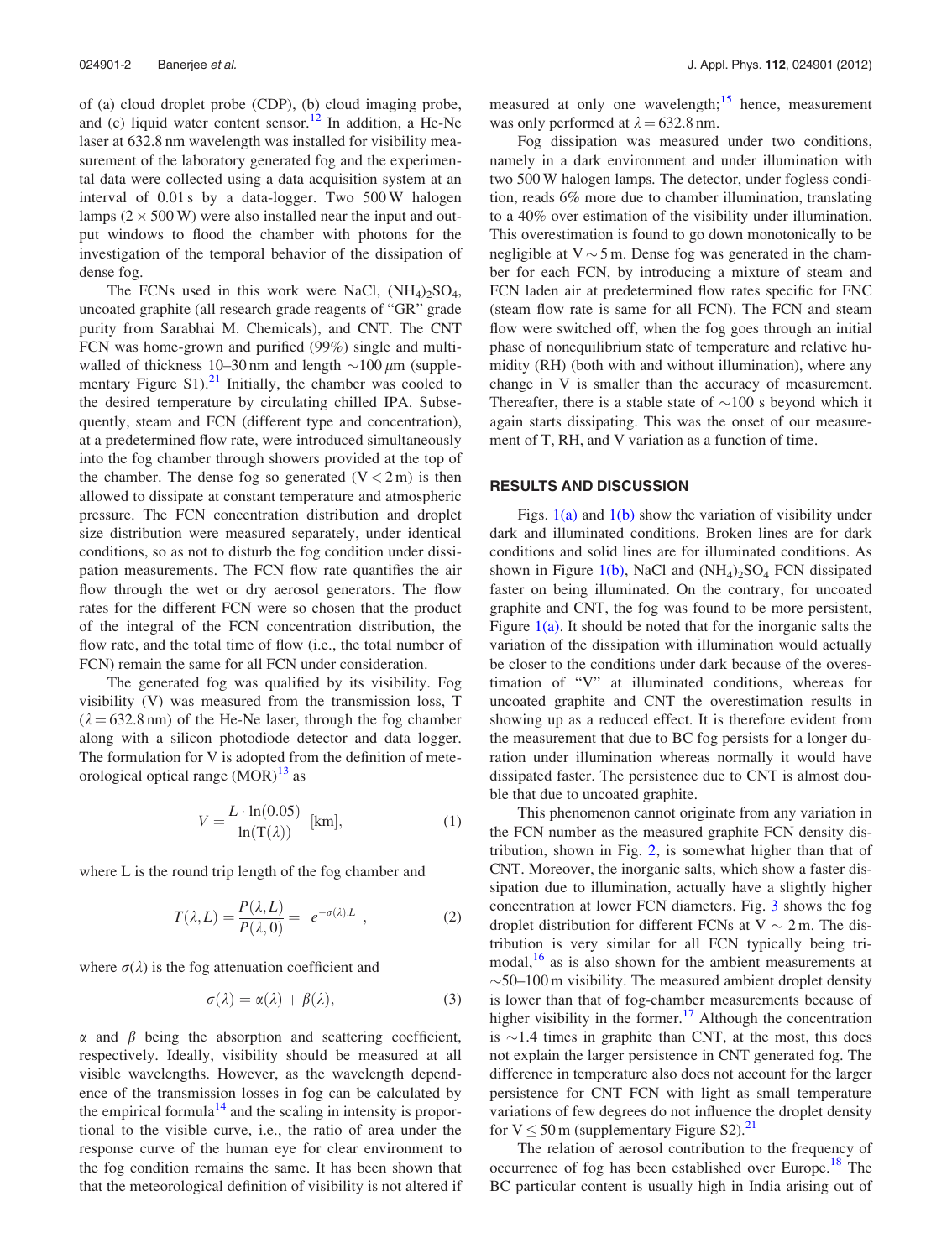<span id="page-3-0"></span>

FIG. 1. Variation of visibility under dark and illuminated conditions measured in the fog chamber. (a) Dissipation dynamics for CNT and Graphite, (b) dissipation for NaCl and  $(NH_4)$ <sub>2</sub>SO<sub>4</sub>. Broken lines are for dark conditions and solid lines are for illuminated conditions.



FIG. 2. Fog condensation nuclei size distribution measured for the wet aerosol generator [NaCl and  $(NH<sub>4</sub>)<sub>2</sub>SO<sub>4</sub>$ ] and for the dry aerosol generator [graphite and CNT] using Scanning Mobility Particle Sizer (SMPS).

both biomass and fossil fuel combustion<sup>[19](#page-4-0)</sup> and it absorbs light over a large continuum spectral range and absorption coefficients have been measured to be as high as  $3 \times 10^{-5}$  $m^{-1}$  at  $\lambda = 550$  nm, where the total organic content is 4–5 mg  $m^{-3}$ . For  $\lambda > 300$  nm, CNTs have been shown to trap thermal energy from photon absorption, resulting in local tempera-ture increase.<sup>[20](#page-4-0)</sup> Extremely high absorption of halogen flash lamps has been observed in ordered  $CNTs$ ,<sup>[10](#page-4-0)</sup> which is at least 10-fold higher than that of graphite. This may explain the heat generation in fog under illuminated conditions. At diffused light conditions (i.e., early morning), the intensity of light may not be strong enough for the fog to disperse but is sufficient to provide enough energy to the BC/CNT FCN such that the heated droplets reduce in size by evaporation, leading to smaller sedimentation velocity (another mechanism by which fog may dissipate). Smaller sized droplets will also resist the process of collision-and-collection to larger droplets, thus enhancing the fog persistence. On the other hand, the inorganic salt FCN (NaCl and  $(NH_4)_{2}SO_4$ ) does not absorb visible radiation as does the graphite/CNT



FIG. 3. Fog droplet size distribution measured by CDP for NaCl,  $(NH_4)$ <sub>2</sub> SO4, graphite, CNT FCN in the fog chamber. Also showed for comparison is the DSD measured for local ambient fog.

FNC; therefore, the droplet's growth is not affected. The large droplets settle down leading to faster dissipation. This hypothesizes the reasons of persistence of fog over the last decade in northern India; however, a detailed microphysical model of this complicated system (fog droplet  $+$  CNT FCN along with their optical absorptive effects) needs be established to understand the mechanism.

#### **CONCLUSION**

In summary, we have measured the dissipation rates of artificially generated fog in a controlled environment for several fog-condensation-nuclei using fog-visibility as a parameter. Measurements were done under dark and illuminated conditions. For NaCl and  $(NH_4)_2SO_4$ , fog was found to dissipate at a faster rate under illumination than that in the